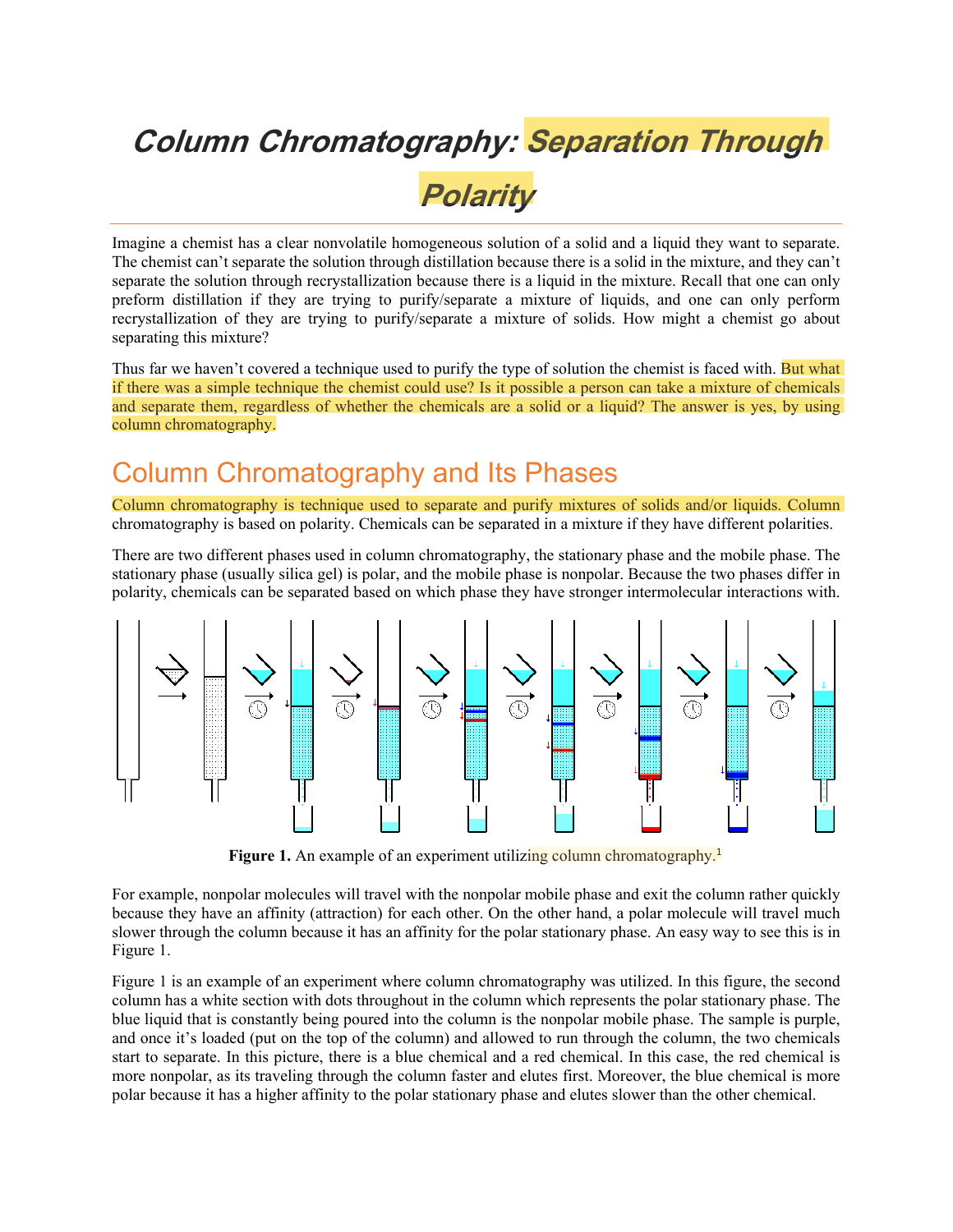## The Importance of Thin Layer

# Chromatography (TLC)

Being able to run multiple TLC plates while doing column chromatography is a must, because it lets the chemist know when each chemical is going to elute from the column. Similar to the column, the stationary phase on a TLC plate is polar silica and the mobile phase, which the chemist chooses, is nonpolar. Therefore, the more polar chemical will be closer to the origin of the TLC plate because the polar molecule has stronger interactions with the polar chemical. On the other hand, the nonpolar chemical will travel with the nonpolar mobile phase up the TLC plate towards the solvent front because they have a high affinity for each other. Figure 2 is in reference to the same sample used in figure 1. The purple sample is on the origin of the TLC plate. Based on how far the two chemicals travel, the red chemical is more nonpolar than the blue chemical because the red chemical is closer to the solvent front while the blue chemical is closer to the origin.



**Figure 2.** A TLC plate showing proper separation of the sample.

It is important to note that when doing TLC for column chromatography, a chemist usually tests multiple fractions on one TLC plate in order to save time and materials

### Factors that Effect Separation

The purpose of column chromatography is to separate the chemicals within a sample. As mentioned previously, chemicals separate based on polarity. In addition to having the correct polarity for the sample,

there are many different things that contribute to achieving good separation.

### COLUMN PACKING

Having a nicely packed column is the first step in ensuring sufficient separation is possible. A poorly packed column is evident by the stationary phase having cracks or bubbles, as shown Figure 3 where the white curved lines indicate the cracks running through the silica gel. These cracks lead to poor separation because they allow the samples to run through the column at different rates. For example, imagine there was a crack in the column shown in figure 1. If this was true, then all of the red chemical would not come out at the same rate. Instead, some of the red chemical could still be mixed with the blue chemical, or the original red band could split into two.

Moreover, it is very important that the column never runs dry. A column runs dry when there is no mobile phase running through the column. A dry column leads to

cracks and/or bubbles appearing in the column, which leads to poor separation as previously mentioned.

**Table 1.** Common Polar and Nonpolar solvents.

#### MOBILE PHASE

Having the correct mobile phase is arguably the most important aspect when trying to achieve optimal separation. Recall that the mobile phase is nonpolar and the stationary phase is polar. In order to successfully separate chemicals within the sample, it

| <b>Polar Solvents</b>     | <b>Nonpolar Solvents</b> |
|---------------------------|--------------------------|
| Methane                   | Hexanes                  |
| Ethane                    | Diethyl ether (ether)    |
| Dimethyl sulfoxide (DMSO) | Toluene                  |
| Dichloromethane           | <b>Benzene</b>           |

is imperative the mobile phase has a stronger affinity for one chemical over the other. Usually a mobile phase is a mixture of two or more solvents. Moreover, the mobile phase that is used in the column is typically the same



**Figure 3.** A cracked, poorly packed column.<sup>2</sup>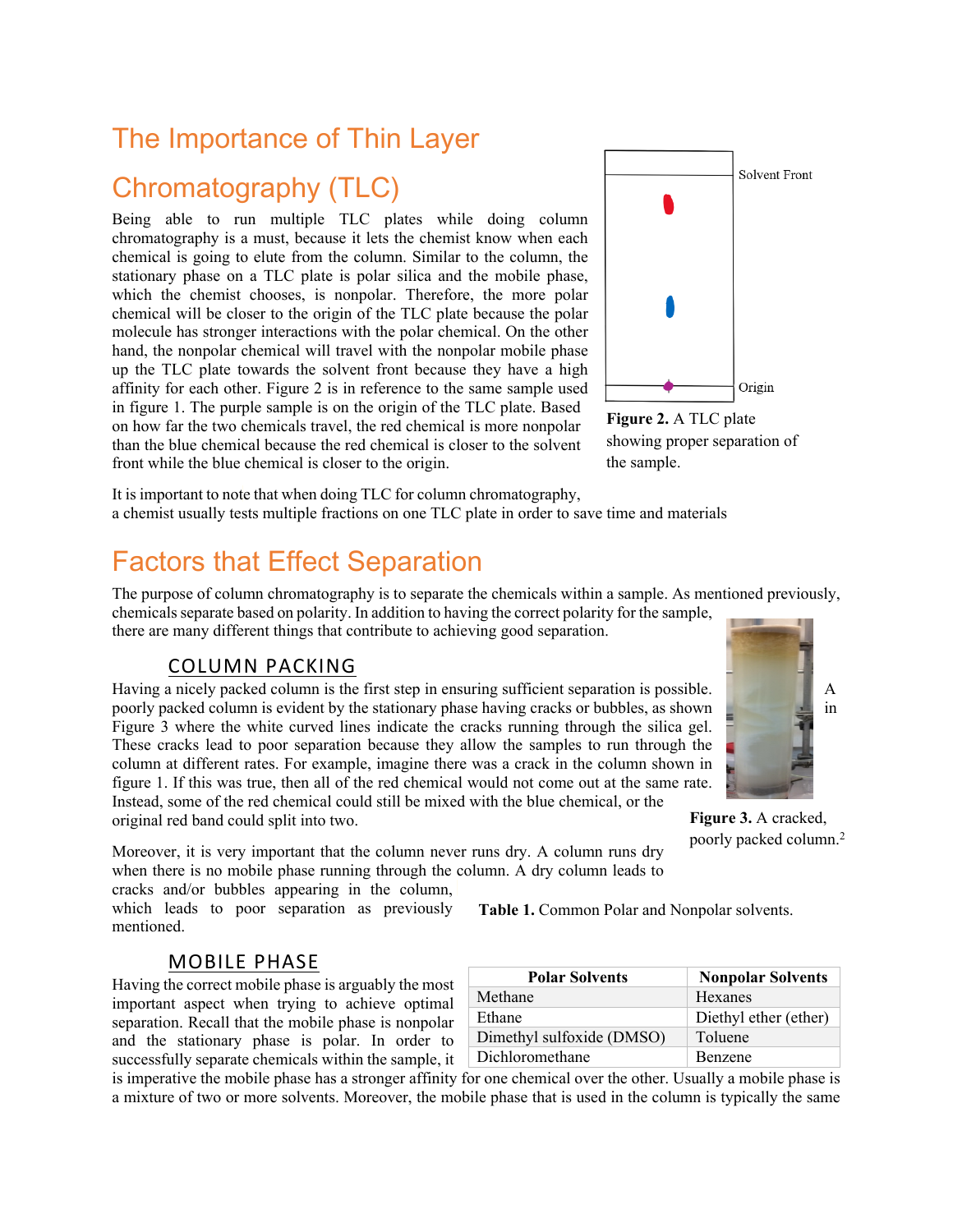solvent that is used when developing the TLC plate of the fractions. For reference, Table 1 indicates common polar and nonpolar solvents.

In order to determine the correct mobile phase to use, it is customary to test multiple mobile phases on the sample using TLC before starting the column. Examine the three TLC plates to the right in Figure 4. In this example, as all the others, the red chemical is more nonpolar than the blue chemical. The first TLC plate on the left is taken from a single fraction where the mobile phase is not sufficient. The red and blue chemicals are not separated effectively, and they are too close to the origin. This



**Figure 4.** Three TLC plates showing the effect of mobile phase on the separation of chemicals.

means that the mobile phase is too polar. In order to correct this, a more nonpolar solvent, such as hexanes, should be added to the mobile phase to lead to better separation. The second TLC plate in the middle is an example of when the mobile phase is too nonpolar. This is evident by the fact that both chemicals are not separated and are close to the solvent front. In order to correct this, a more polar solvent, such as ethanol, should be added. In the third and final TLC plate on the right, there is ample separation between both chemicals meaning the mobile phase is sufficient and will lead to proper separation.

Let's dive a bit further and think about a circumstance where a chemist has three chemicals in one sample, as shown on the TLC plate in Figure 5. There is good separation between the blue chemical and the other chemicals on the plate. However, the separation between the red and green chemicals is not the best. The chemist has tried everything they could think of, and the separation shown on the TLC plate in figure 5 is the best they could do. How is the chemist supposed to separate all three chemicals effectively? The trick is to gradually change the polarity of the mobile phase when doing the column. Gradually adding a more polar solvent to the mobile phase will increase the polarity of the mobile phase, meaning the green chemical will have stronger interactions with the polar stationary phase. Because the green chemical has a stronger interaction with the stationary phase it will travel slower down the column than the red chemical. Therefore, the red chemical will elute first, then the green, and lastly the blue chemical.



**Figure 5.** A TLC plate of a solution containing three chemicals, each with a different polarity.

#### FRACTION SIZE

A fraction is simply what the chemist collects from the column as it elutes. There is a plethora of fraction sizes, ranging from as small as 10 mL to large as 200 mL. The size of the fraction depends on how large the column is itself and how good the separation of the sample is. For example, if the sample has two chemicals that have similar Rf values, a smaller fraction size should be utilized. On the other hand, if two chemicals have a drastically

large difference in their Rf values, then a larger fraction size could be utilized. Recall the definition of retention factor, or Rf, is the distance the solute travels divided by the distance the solvent travels.

It may not seem like it, but setting a standard fraction size is immensely important when considering not only good separation, but also time. Take a look at the three TLC plates in Figure 6.

The first TLC plate on the left is an example of when the fraction size is too small. As evident in this TLC plate, multiple fractions are necessary for the red chemical to elute. It's important to note that it can take multiple



**Figure 6.** Three TLC plates showing the effect of fraction size on the separation of chemicals.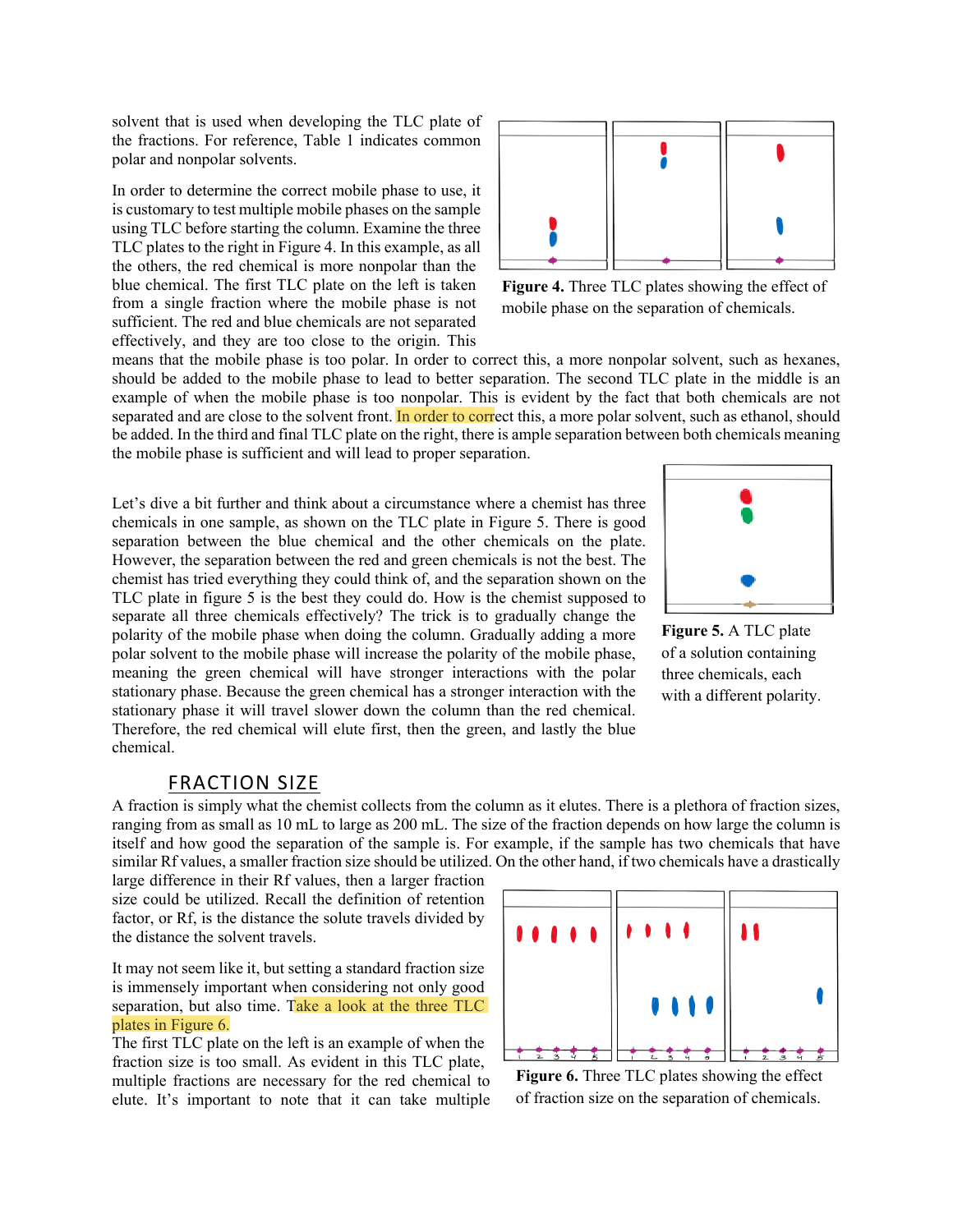fractions for a chemical to elute, but if it takes over 12 fractions for one chemical to elute, the fraction size is too small.

The second TLC plate in the middle shows a plate where the fraction size is too big. In fraction 2 through 4, both chemicals are in each fraction. That means the chemist has to run those fractions through the column again, because the chemicals didn't separate. When the fraction size is too big, there is a waste of chemicals because the chemist has to use more mobile phase, and a waste of time because the chemist has to put the fractions with both chemicals through the column again.

The third TLC plate on the right shows a TLC where the fraction is the correct size. When the correct fraction size is chosen, it should be clear when each chemical elutes. In this case, the red chemical elutes in fractions 1 and 2, and the blue chemical is starting to elute in fraction 5. Moreover, given a sufficient fraction size there should be a few fractions where no chemical present, as in fraction 3 and 4.

### **Conclusion**

When doing an experiment utilizing column chromatography, many factors are involved in order to successfully complete the experiment and separate chemicals within the sample. First, the column must be properly packed to ensure each chemical runs through the column at the same rate. Next, the correct mobile phase needs to be determined using TLC to confirm the chemicals will separate properly when running the column. The last factor that should be taken into consideration when doing a column chromatography experiment is what size fraction is needed. If the wrong fraction size is used, the experiment might have to be redone, so choosing the correct fraction size is pivotal.